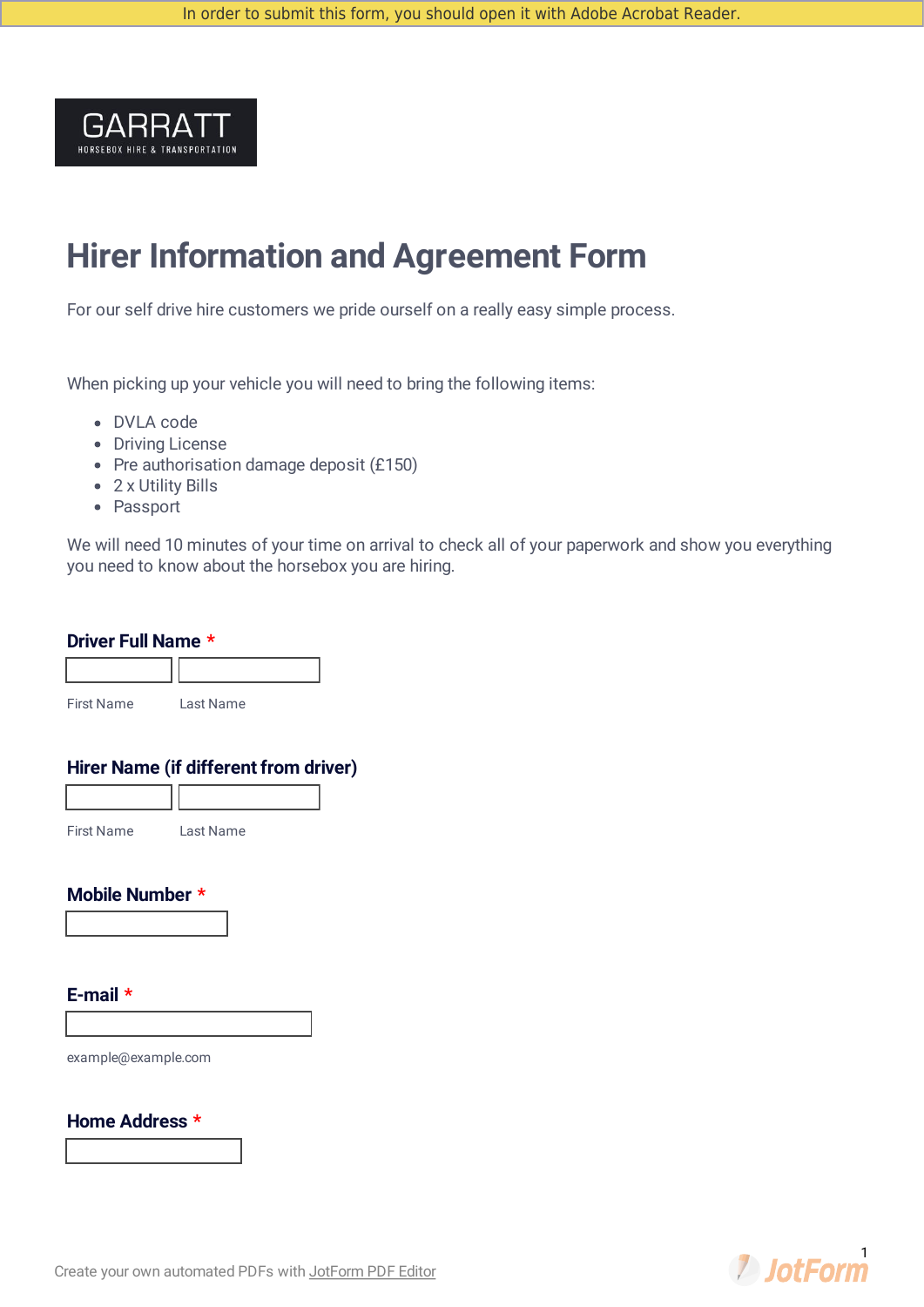| <b>Street Address</b> |  |
|-----------------------|--|
|                       |  |
|                       |  |
|                       |  |
|                       |  |
|                       |  |
|                       |  |
|                       |  |
|                       |  |
|                       |  |
|                       |  |

#### **Date of Birth \***



## **Occupation \***

## **How did you book? \***

 $\bigcirc$ Phone Call

 $\overline{O}$ Email

 $\overline{O}$ Facebook

 $\overline{O}$ 

Text

### **Vehicle Booked \***

 $\overline{O}$ 3.5 Tonne

 $\overline{O}$ 

4X4

 $\overline{O}$ 

Trailer

## **Reason for Journey \***



# **2** JotForm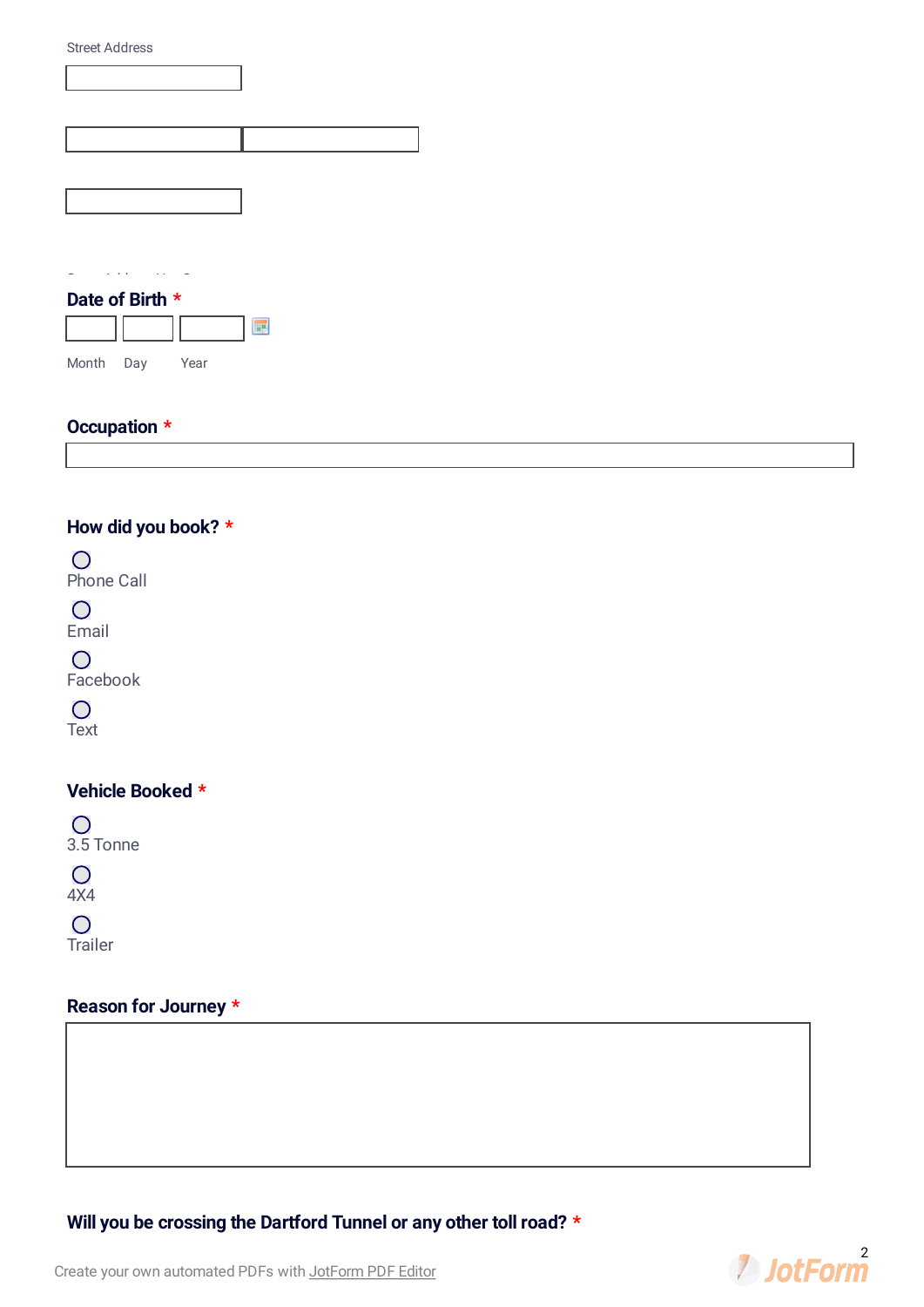**Driving License Information**

#### **Country of Issue of License \***

#### **Categories Held \***

#### **Date Driving Test Passed \***

#### **Driving License Number \***

The DVLA only record motoring convictions electronically, we need a Check Code from the DVLA to check your licence details. To obtain the Check Code, please phone the DVLA on 0300 083 0013, or log in to the DVLA's Service on [www.gov.uk/view-driving-licence](http://www.gov.uk/view-driving-licence) (you'll need your National Insurance No.)

#### **DVLA Code \***

#### **Garratt Horsebox Hire Terms & Conditions**

These terms shall apply to the hire of the horsebox/trailer/4x4/Car transporter. Our contract begins when you pay a deposit or the full hire cost.

Hire Questionnaire, DVLA code and Damage deposit are required to hire our vehicles.

Damage Deposit holding fee of £150 to be taken from a debit or Credit Card. Once Terms and Condition are signed you are giving us permission to change amount if horsebox returns damaged.

#### **Damage Excess Amount**

Drivers 21 years old excess of £1000 Drivers 22 – 24 years old excess of 800